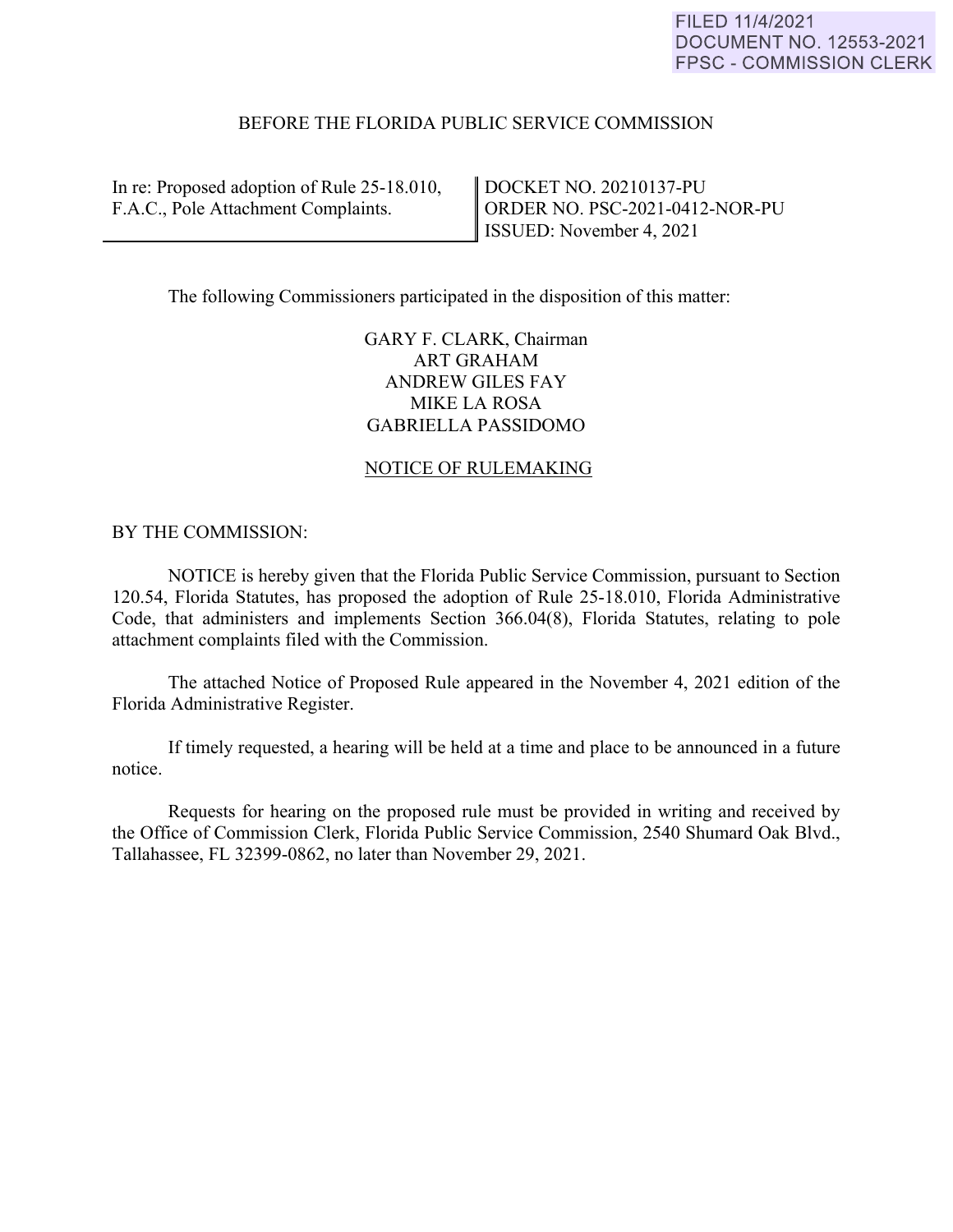# ORDER NO. PSC-2021-0412-NOR-PU DOCKET NO. 20210137-PU PAGE2

By ORDER of the Florida Public Service Commission this 4th day of November, 2021.

ADAM J. TEITZMAN Commission Clerk Florida Public Service Commission 2540 Shumard Oak Boulevard Tallahassee, Florida 32399 (850) 413-6770 www.floridapsc.com

Copies furnished: A copy of this document is provided to the parties of record at the time of issuance and, if applicable, interested persons.

KGWC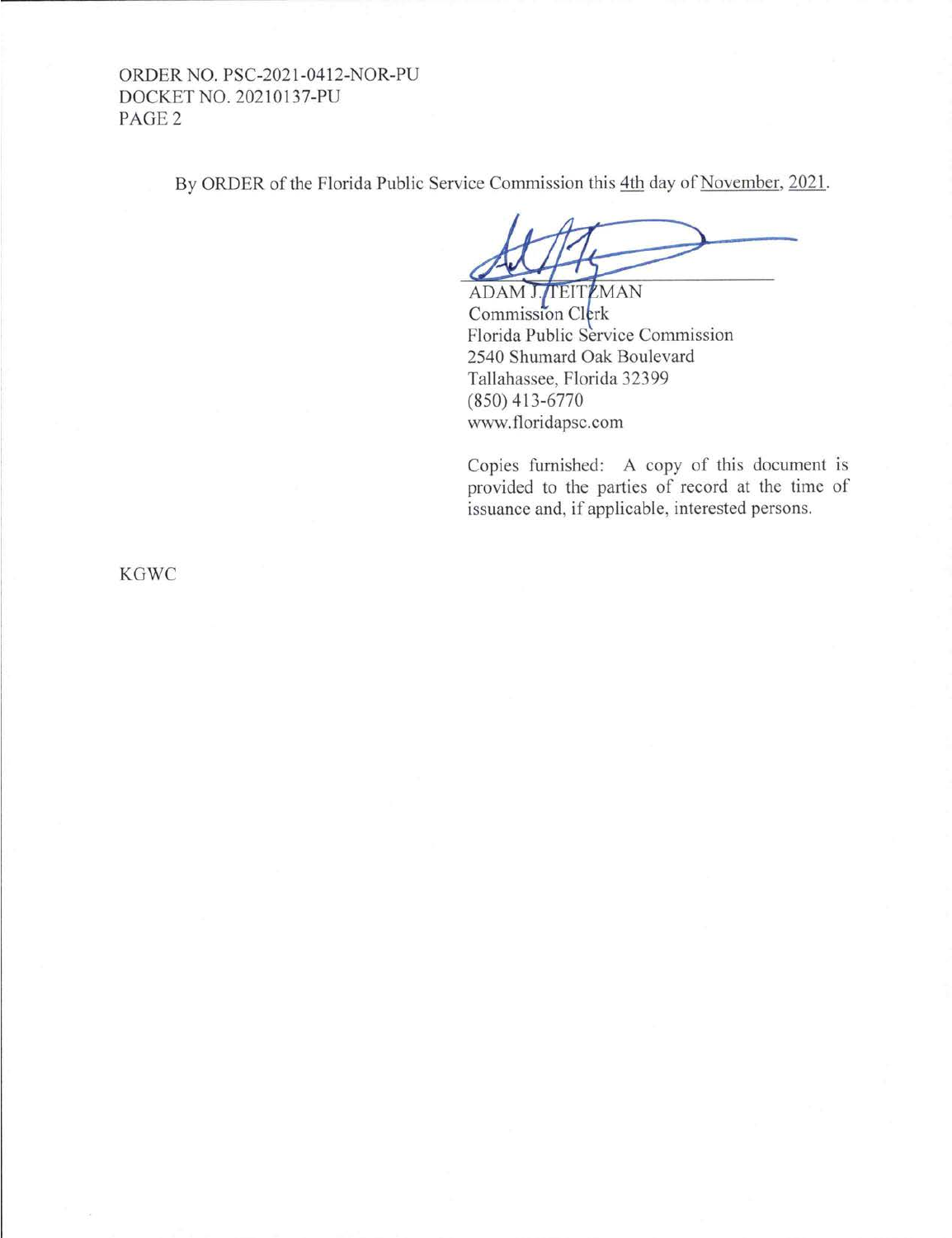#### Notice of Proposed Rule

#### PUBLIC SERVICE COMMISSION

RULE NO: RULE TITLE

25-18.010: Pole Attachment Complaints

PURPOSE AND EFFECT: This is a procedural rule proposed to administer and implement Section 366.04(8), FS, which requires the Florida Public Service Commission to regulate and enforce rates, charges, terms, and conditions for pole attachments.

Docket No. 20210137-PU

SUMMARY: Rule 25-18.010 gives the information that must be included in a complaint filed with the Commission by a pole owner or attaching entity pursuant to s. 366.04(8), FS; establishes the filing date for a complaint; gives requirements concerning responses filed to a complaint; and establishes time deadlines for Commission final action on complaints filed pursuant to Section 366.04(8), FS

SUMMARY OF STATEMENT OF ESTIMATED REGULATORY COSTS AND LEGISLATIVE RATIFICATION: The agency has determined that the proposed rule is not expected to require legislative ratification based on the statement of estimated regulatory costs or if no SERC is required, the information expressly relied upon and described herein: A SERC was not prepared and ratification is not required pursuant to the exemption in Section  $120.80(13)(g)$ , F.S.

RULEMAKING AUTHORITY: 350.127(2), 366.04(8)(g) FS.

LAW IMPLEMENTED: 366.04(8) FS.

IF REQUESTED WITHIN 21 DAYS OF THE DATE OF THIS NOTICE, A HEARING WILL BE SCHEDULED AND ANNOUNCED IN THE FAR.

THE PERSON TO BE CONTACTED REGARDING THE PROPOSED RULE IS: Kathryn G.W. Cowdery, kgcowdery@psc.state.fl.us, (850)413-6199, or Adria Harper, aharper@psc.state.fl.us, (850) 413-6082, Office of General Counsel, 2540 Shumard Oak Blvd., Tallahassee, FL 32399-0850

### THE FULL TEXT OF THE PROPOSED RULE IS:

25-18.010 Pole Attachment Complaints

(1) A complaint filed with the Commission by a pole owner or attaching entity pursuant to Section 366.04(8), F.S., must contain:

(a) The name, address, email address, and telephone number of the complainant or complainant's attorney or qualified representative;

(b) A statement describing the facts that give rise to the complaint;

(c) Names of the party or parties against whom the complaint is filed;

(d) A copy of the pole attachment agreement, if applicable, and identification of the pole attachment rates, charges, terms, conditions, voluntary agreements, or any denial of access relative to pole attachments that is the subject matter of the complaint;

(e) A statement of the disputed issues of material fact or a statement that there are no disputed issues of material fact;

(f) If the complaint requires the Commission to establish just and reasonable cost-based rates, terms, and conditions for pole attachments, the complaint must contain an explanation of the methodology the complainant is requesting the Commission to apply;

(g) If the complaint involves a dispute regarding rates or billing, a statement of the dollar amount in dispute, the dollar amount not in dispute, whether the amount not in dispute has been paid to the pole owner, and if not paid the reasons why not;

(h) A statement of the relief requested, including whether a Section 120.569 and 120.57, F.S., evidentiary hearing is being requested to resolve the complaint; and

(i) A certificate of service that copies of the complaint have been furnished by email to the party or parties identified in paragraph  $(1)(c)$  of this rule.